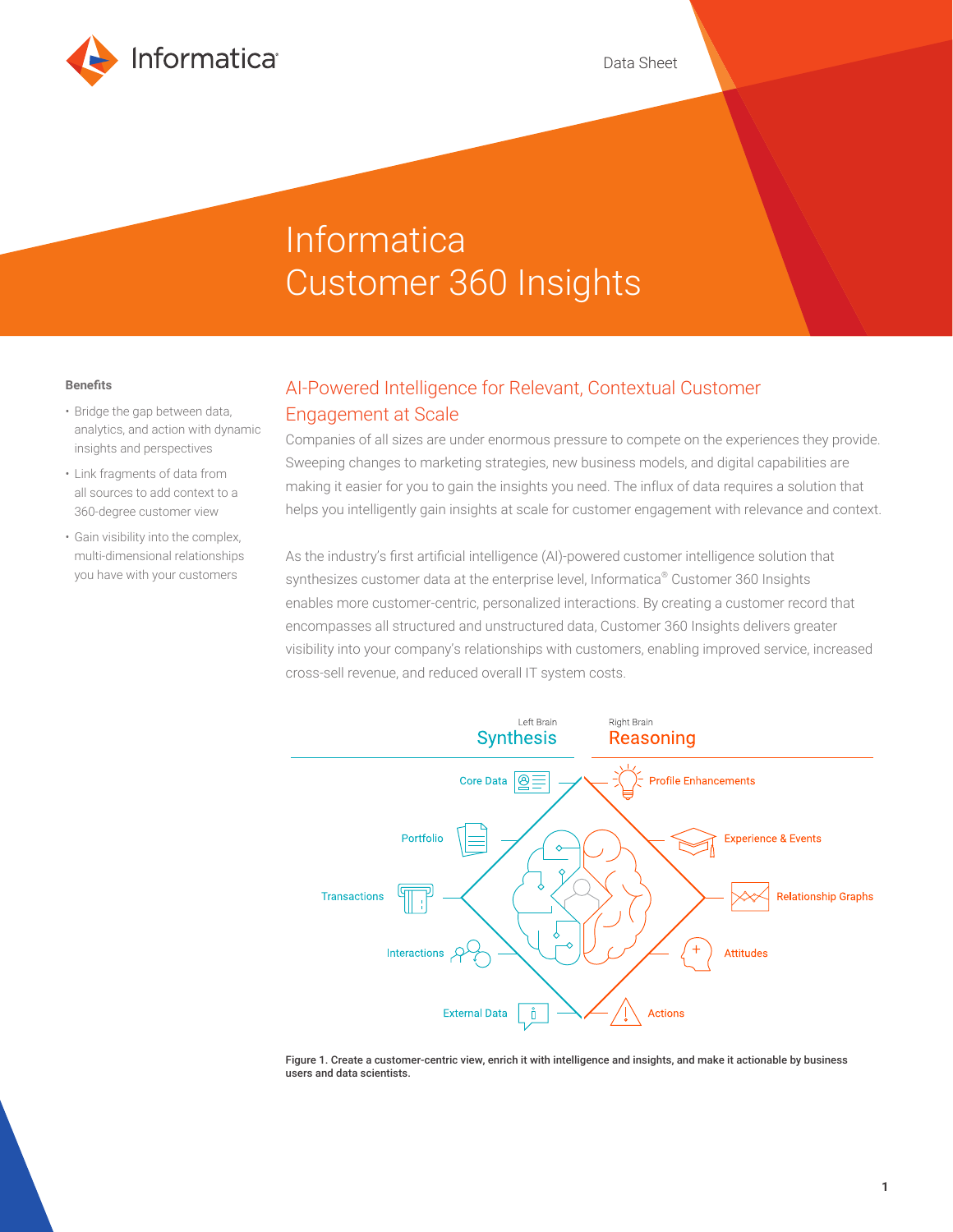By synthesizing data and matching customer records, and then linking and relating atomic data sources, Customer 360 Insights creates richer customer profiles, which organizations can use to develop individualized marketing campaigns, improved customer experience, and personalized sales offers.

The microservices architecture and SaaS deployment model of Customer 360 Insights is fueled by state-of-the-art technology that includes AI, machine learning, and graph data stores, which simplifies and accelerates the process of turning data into insights that drive action.

### Key Features

#### Synthesis

Synthesis links customer records and extracts context from unstructured data with Natural Language Processing (NLP). Key elements include:

- Flexible Automated Data Ingestion-Ingests structured, unstructured and semi-structured data in its native format (including 3rd party data like social data, SEC filings, survey responses etc.). No prior extract-transform-load processing is required.
- Extensive Data Standardization and Normalization Functions—Provides advanced data standardization and normalization functions, including language transliteration, address standardization and title/job description normalization among others.
- Advanced Synthesis and Data Matching—Utilizes natural language processing and advanced probabilistic matching techniques to synthesize a complete 360-customer view from disparate and sparse data. It utilizes a genetics machine learning algorithm to optimize match configurations for a client's specific data profile.

#### Reasoning

Reasoning capabilities automatically infer intelligent attributes such as personality, occupation, sentiment, life events, product/competitor mentions, location-based events (such as travel and patterns) and customer journeys. It can also infer next best experience/interaction predictions.

Customer 360 Insights continuously applies machine learning and expert rules-based enrichments to synthesized data to help discover non-obvious relationships, measure sentiment, infer life events, and apply segmentation.

#### Data Stewardship at Scale

Customer 360 Insights offers data stewardship through batch and automated matching for scalability. Based on a big data stack, Customer 360 Insights leverages the innate scalability of modern technologies to make sense of extremely high volumes of customer and transaction data. It utilizes Apache Hadoop, Spark, graph, columnar, and in-memory data stores with AI, Natural Language Processing and machine learning, combining data management and analytics technology within a data lake architecture. To aid stewards in decision making, a data quality dashboard provides details on the completeness and accuracy of data elements such as email address or phone number by source system.